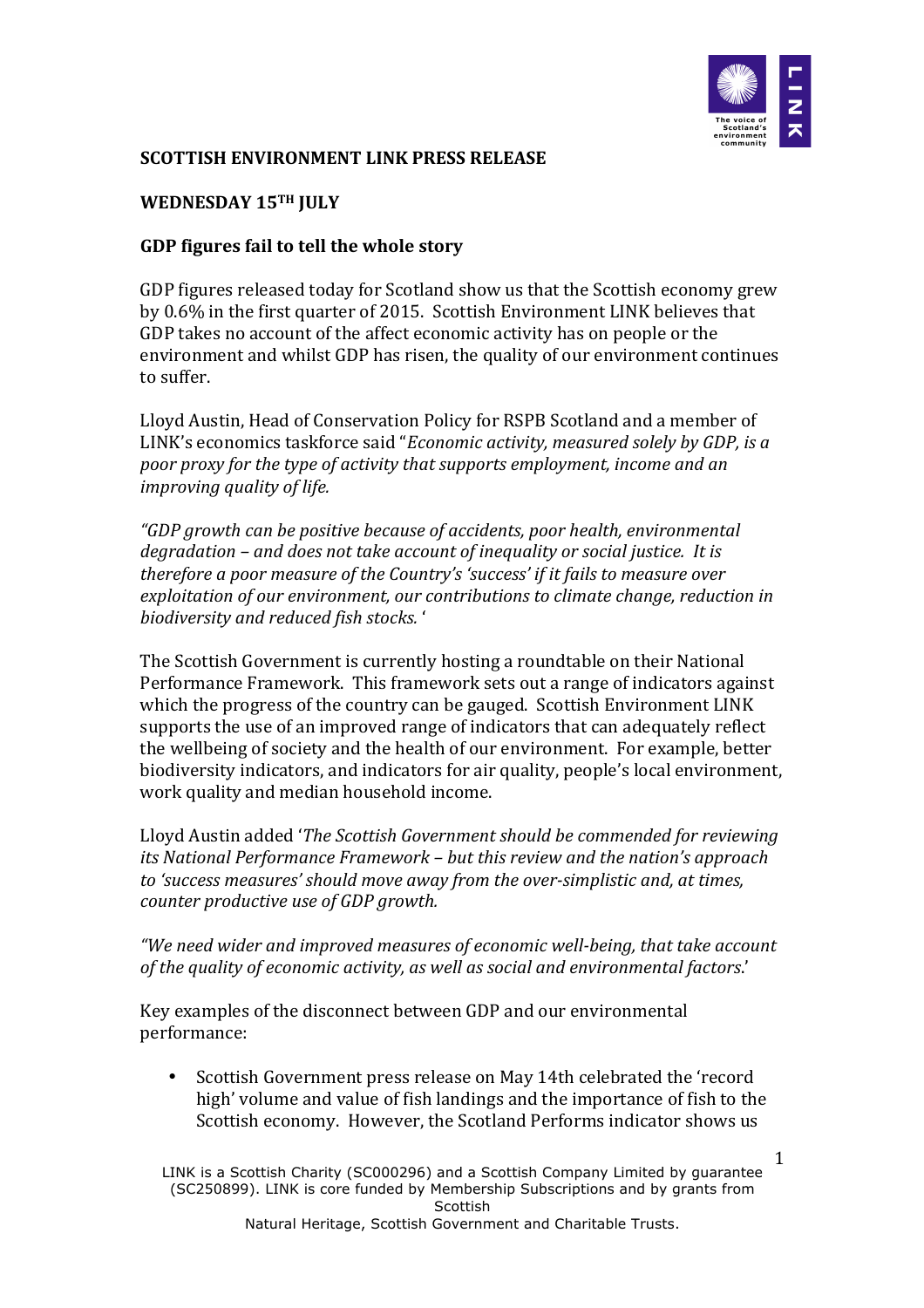

that fishing rates are unsustainable with only 38% of our total catch consistent with scientific guidance (2014 data)

- Breeding seabird populations also suggest that the health of our marine ecosystems are under threat with numbers of 12 key species declining by 42% since 1986 (2013 figures). Terrestrial breeding birds, the Scottish Governments indicator for biodiversity, show a decrease of 10% between  $2012 - 2013$  (latest data), during which time the economy grew by 1.7%.
- And latest figures on our carbon footprint (which includes emissions associated with imported goods) shows that, despite our reductions in domestic emissions, our climate change impact is still increasing -Scotland's carbon footprint increased by  $5\%$  on the previous year (2011 – 2012)

## **ENDS**

Contact details: Phoebe Cochrane: 0131 243 2723/07419 373320 Lloyd Austin: 07801 030397

Notes to editors:

Scotland's GDP figures were released today. http://www.gov.scot/Topics/Statistics/Browse/Economy/GDP2015Q1

Scottish Environment LINK is promoting a suite of indicators that can adequately reflect the wellbeing of society and the health of our environment as well as the state of our economy. Given the oft-quoted adage that 'what we measure affects what we do', it is argued that, through better indicators, public policy will be better guided. Link to Flourishing Scotland page and NPF paper http://www.scotlink.org/workareas/economics-forum/

Scottish Government is currently hosting a roundtable on the SG National Performance Framework http://www.gov.scot/About/Performance/scotPerforms

Wild bird population figures from http://www.gov.scot/About/Performance/scotPerforms/indicator/biodiversity http://www.snh.gov.uk/docs/B424905.pdf http://www.snh.gov.uk/docs/B536405.pdf http://www.snh.gov.uk/docs/B424907.pdf

Marine environment figures from Scotland Performs http://www.gov.scot/About/Performance/scotPerforms/indicator/marine

LINK is a Scottish Charity (SC000296) and a Scottish Company Limited by guarantee (SC250899). LINK is core funded by Membership Subscriptions and by grants from **Scottish** Natural Heritage, Scottish Government and Charitable Trusts.

2